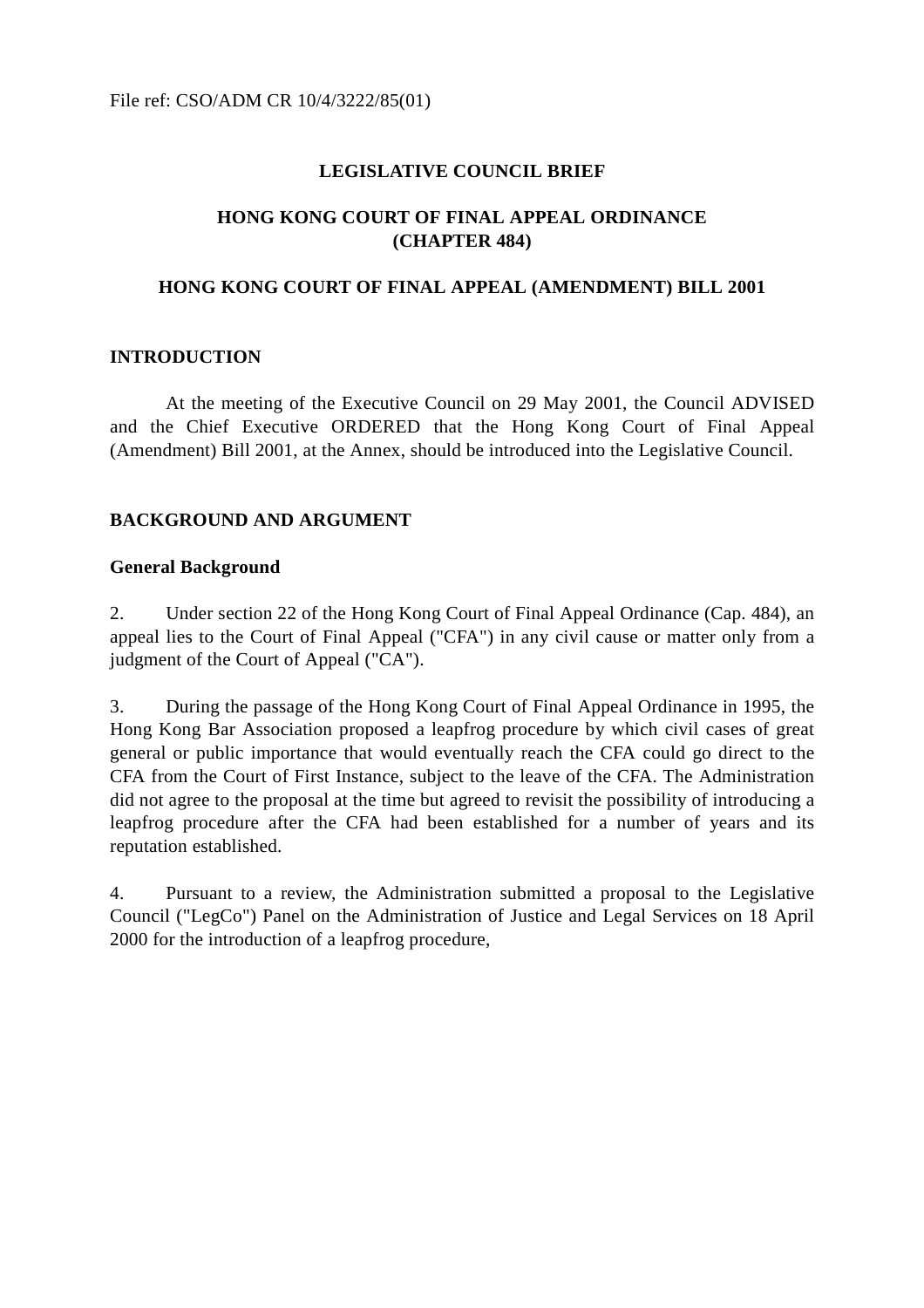modelling on that provided in Part II of the UK Administration of Justice Act 1969 for appeals from the High Court to go direct to the House of Lords, bypassing the Court of Appeal. The proposal was endorsed in principle by Panel Members as well as the Hong Kong Bar Association and the Law Society of Hong Kong. The Administration has since been working on the details of the arrangement and the requisite legislative amendments to the CFA Ordinance.

# **The Leapfrog Arrangement**

5. Under the proposed arrangement, no appeal to the CFA direct will be permitted unless a certificate has been issued by the trial judge making the decision against which an appeal is to be made and leave to appeal has been granted by the CFA.

6. In considering an application, the trial judge may issue a certificate if he considers that a sufficient case for appeal to the CFA has been made out and all parties to the proceedings consent to the grant of a certificate. The trial judge should also be satisfied that the point of law in the case is of great general or public importance and that -

- (a) it relates wholly or mainly to the construction of an Ordinance or subsidiary legislation and has been fully argued in the proceedings and fully considered in the judgment of the trial judge in the proceedings; or
- (b) it is one in respect of which the trial judge is bound by a decision of the CA or the CFA in previous proceedings, and was fully considered in the judgments given by the CA or the CFA (as the case may be) in those previous proceedings; or
- (c) if it relates wholly or mainly to the construction of the Basic Law, the point of law is one in respect of which the trial judge is bound by a decision of the CA or the CFA in previous proceedings and was fully considered in the judgments given by the CA or the CFA (as the case may be) in those previous proceedings.

7. In terms of procedure and timing, an application for a certificate will have to be made to the trial judge immediately after he has given his judgment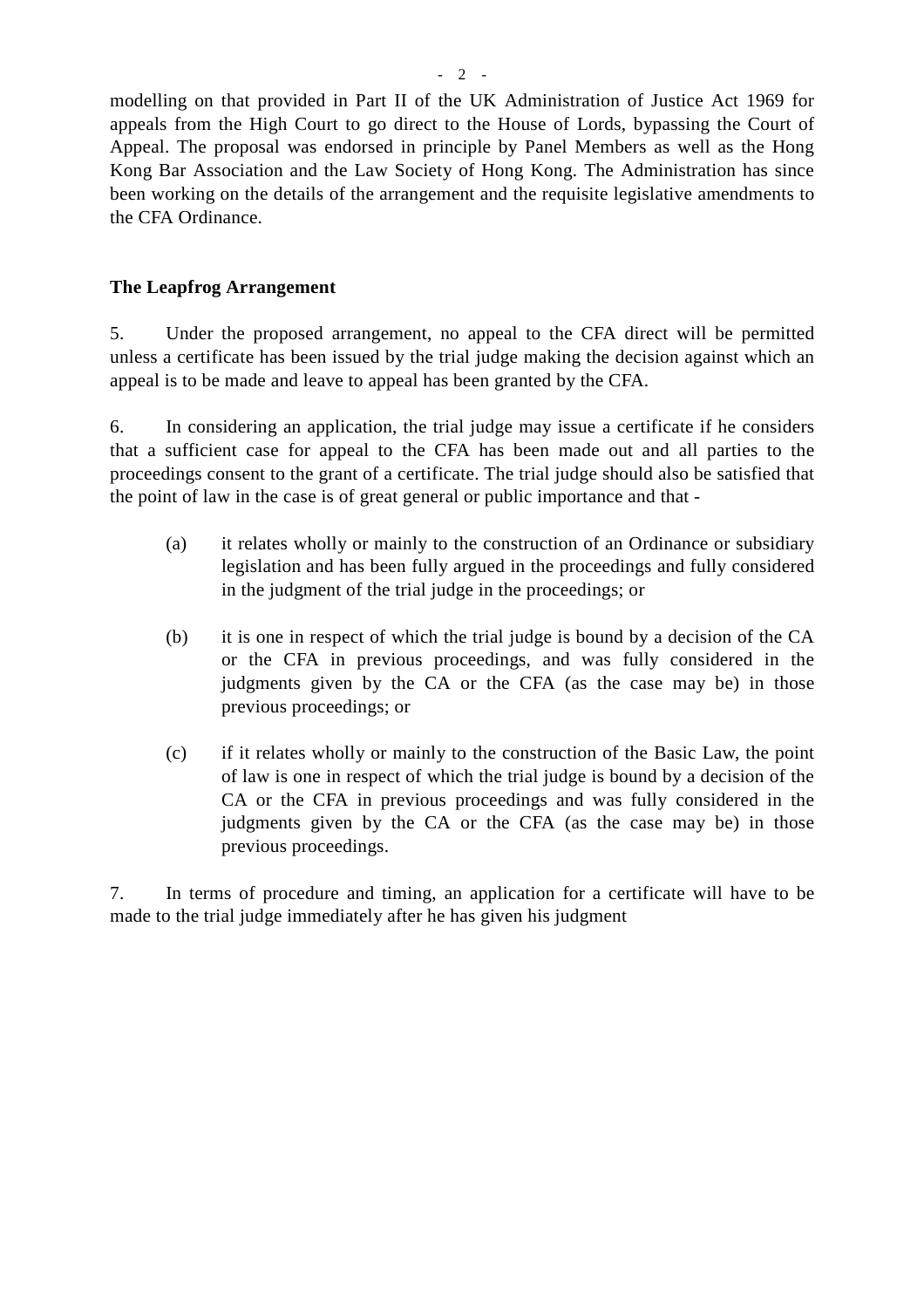or within 14 days after the judgment is given or such other period as may be prescribed by rules of court. The decision of the trial judge to grant or refuse a certificate is final and is not subject to appeal.

- 8. If a certificate has been granted by the trial judge, no appeal will lie to the CA until
	- (a) the time within which an application for leave to appeal to the CFA has expired; and
	- (b) where such an application is made, that application has been determined.

9. Upon the issuing of a certificate by the trial judge, any party to the proceedings could make application to the Appeal Committee of the CFA for leave by way of motion within 28 days from the date of issue of the certificate or such extended time as the CFA may allow. The application may be determined by the Appeal Committee without a hearing.

10. If leave is granted by the Appeal Committee, no appeal from the decision of the trial judge to which the certificate relates shall lie to the CA, but shall lie from that decision to the CFA. The CFA may grant leave subject to such conditions as it considers necessary.

### **THE BILL**

11. The criteria and the procedures for gaining access to the leapfrog arrangement are set out in clause 4 of the Bill.

### **LEGISLATIVE TIMETABLE**

12. The legislative timetable is as follows-

| Publication in the Gazette |                        |  | 1 June 2001                    |
|----------------------------|------------------------|--|--------------------------------|
|                            |                        |  | First Reading and 13 June 2001 |
|                            | commencement of Second |  |                                |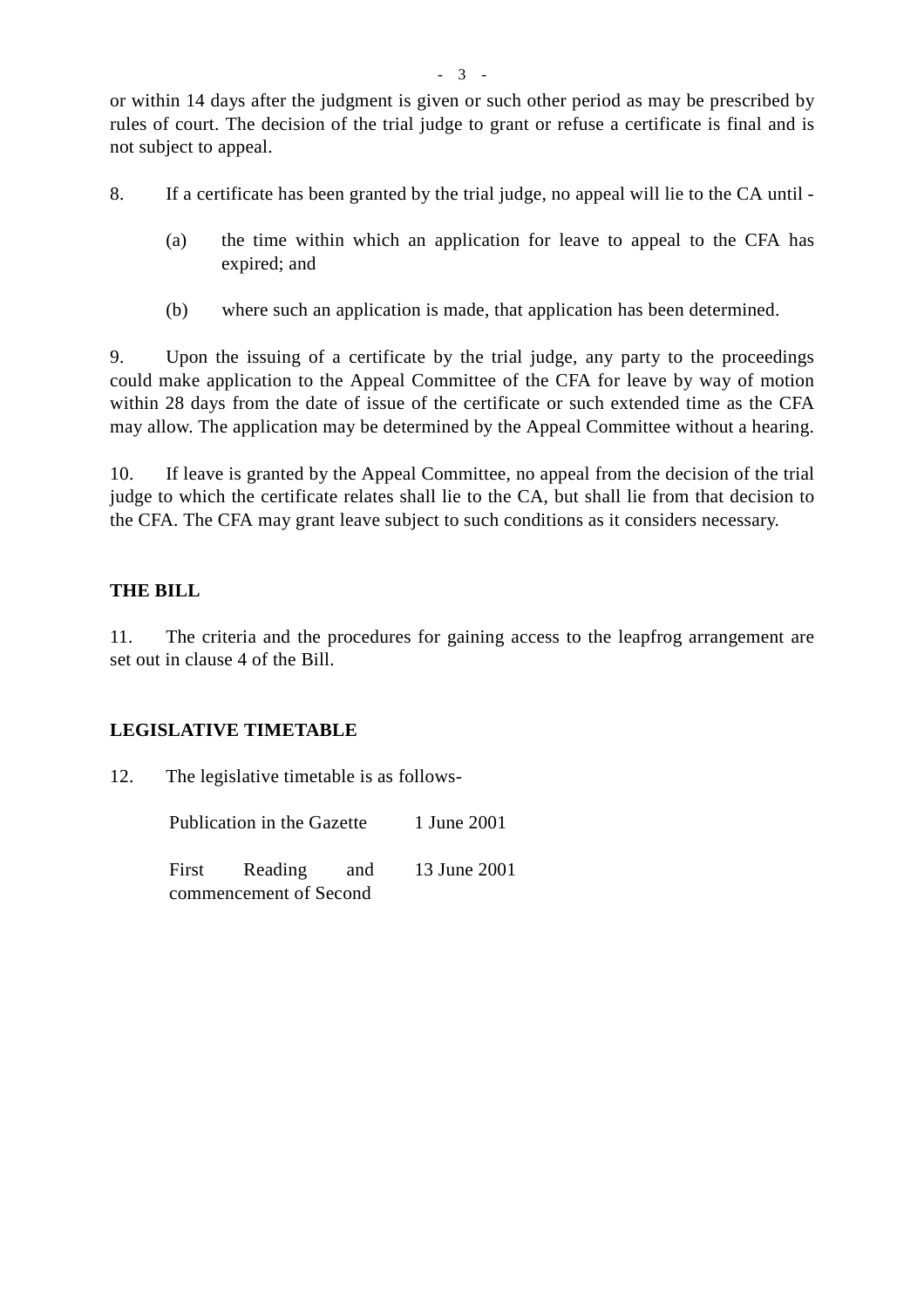Reading Debate

Resumption of Second Reading debate, committee stage and Third Reading to be notified

### **BASIC LAW IMPLICATIONS**

13. The Department of Justice advises that the Bill does not conflict with those provisions of the Basic Law carrying no human rights implications.

### **HUMAN RIGHTS IMPLICATIONS**

14. The Department of Justice advises that the Bill is consistent with the human rights provisions of the Basic Law.

### **BINDING EFFECT OF THE LEGISLATION**

15. The Bill will not affect the binding effect of the Hong Kong Court of Final Appeal Ordinance.

### **FINANCIAL AND STAFFING IMPLICATIONS**

16. There are no additional financial and staffing implications arising from implementation of the Bill.

### **PUBLIC CONSULTATION**

17. The Law Society of Hong Kong and the Hong Kong Bar Association have been consulted on the Bill and have indicated their support. The LegCo Panel on the Administration of Justice and Legal Services has been consulted and Members have no comment on the Bill.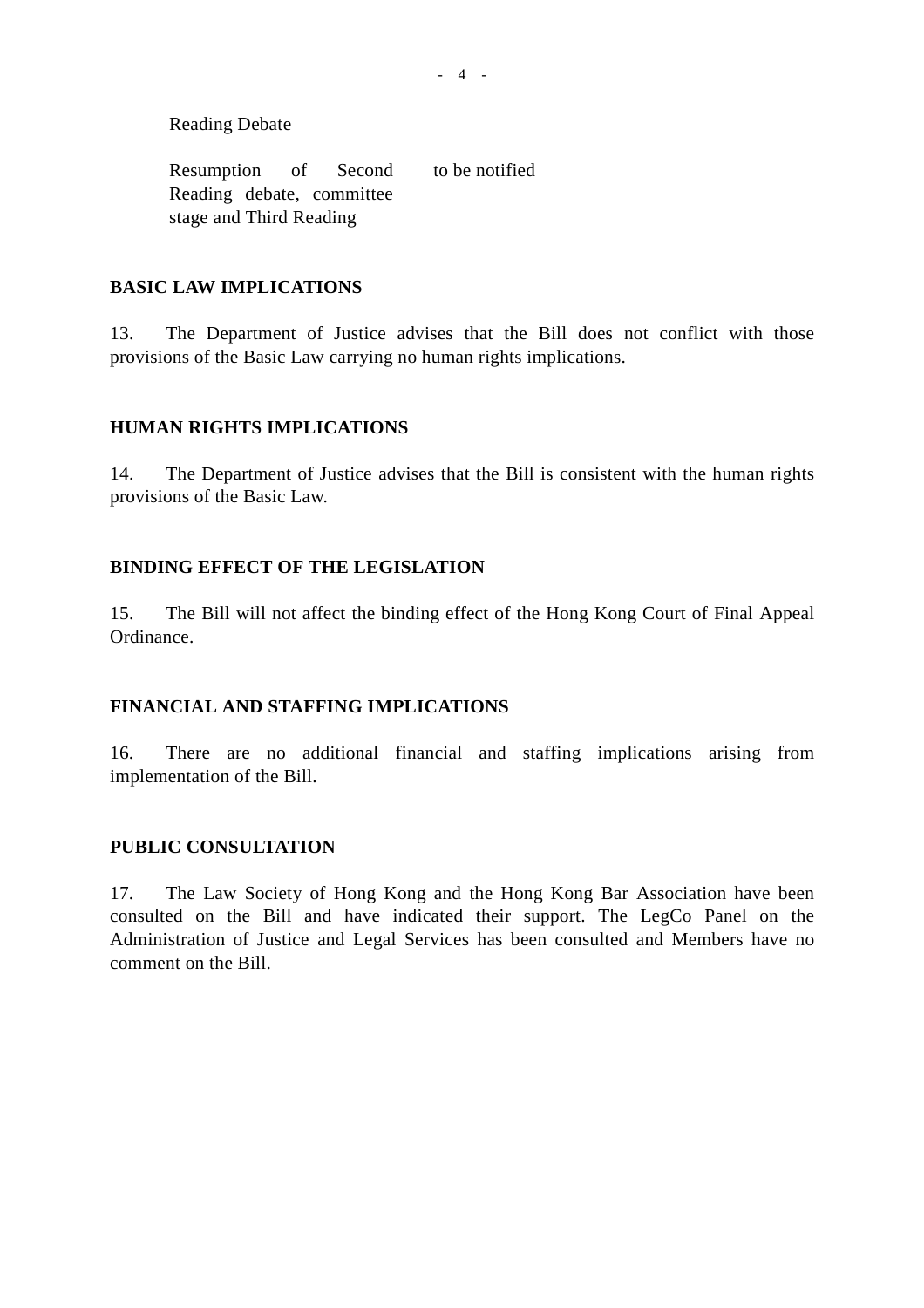### **PUBLICITY**

18. A press release will be issued on 30 May 2001. Spokespersons from the Judiciary and the Administration Wing will be available to answer enquiries.

# **ENQUIRIES**

19. For enquiries on this brief, please contact Mr James Chan, Assistant Director of Administration at 2810 2576.

Administration Wing Chief Secretary for Administration's Office May 2001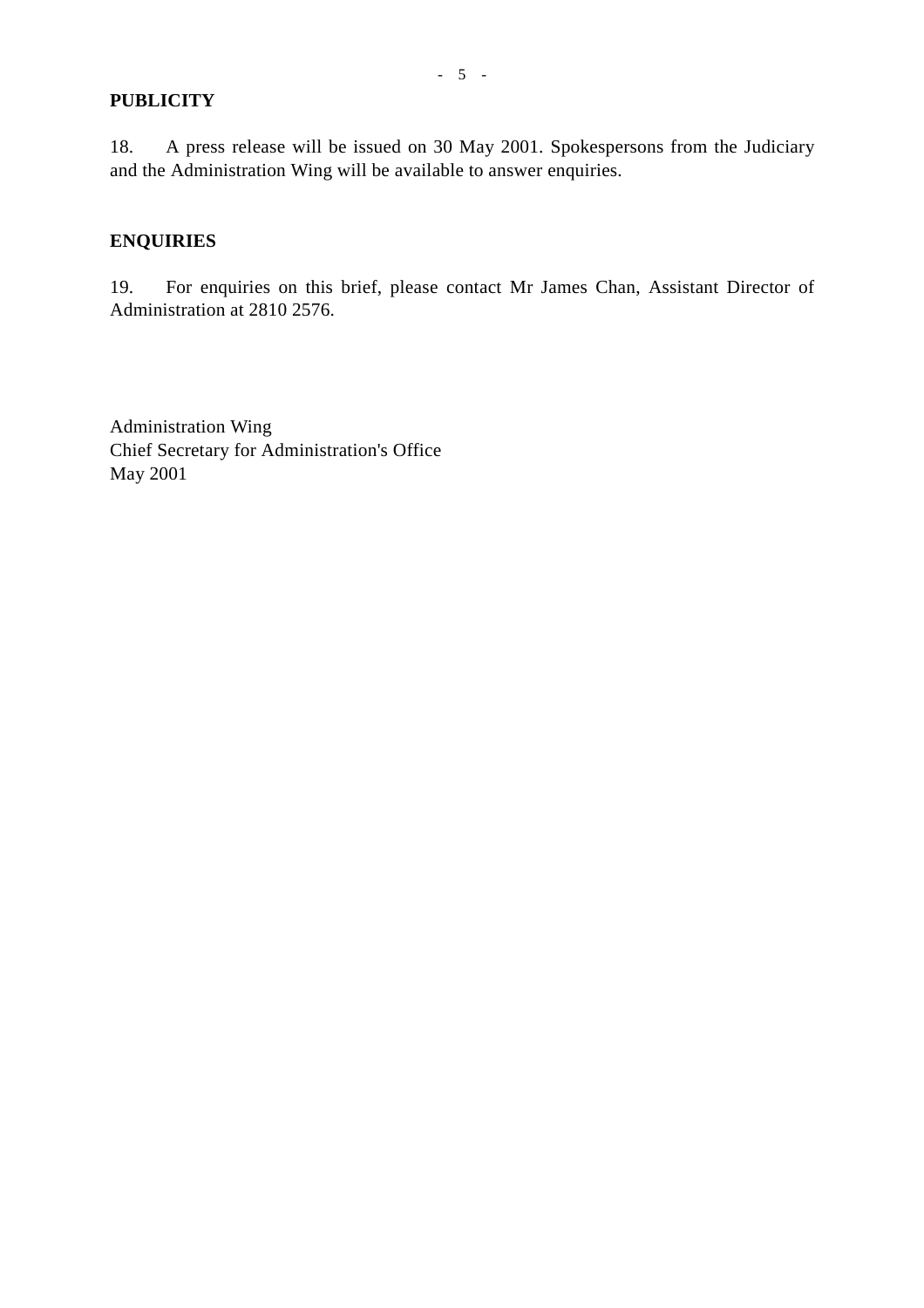# A BILL

To

Amend the Hong Kong Court of Final Appeal Ordinance to provide for civil appeals to be brought directly from the Court of First Instance to the Court of Final Appeal; and to make related amendments.

Enacted by the Legislative Council.

### **1. Short title and commencement**

(1) This Ordinance may be cited as the Hong Kong Court of Final Appeal (Amendment) Ordinance 2001.

(2) This Ordinance shall come into operation on a day to be appointed by the Chief Justice by notice published in the Gazette.

#### **2. Division heading added**

Part II of the Hong Kong Court of Final Appeal Ordinance (Cap. 484) is amended by adding **"Division 1 - Preliminary"** immediately before section 19.

# **3. Division heading added**

The following is added before section 22 -

### **"Division 2 - Appeal from Court of Appeal to Court".**

### **4. Division 3 added**

The following is added immediately after section 27 -

### **"Division 3 - Appeal from Court of First Instance to Court**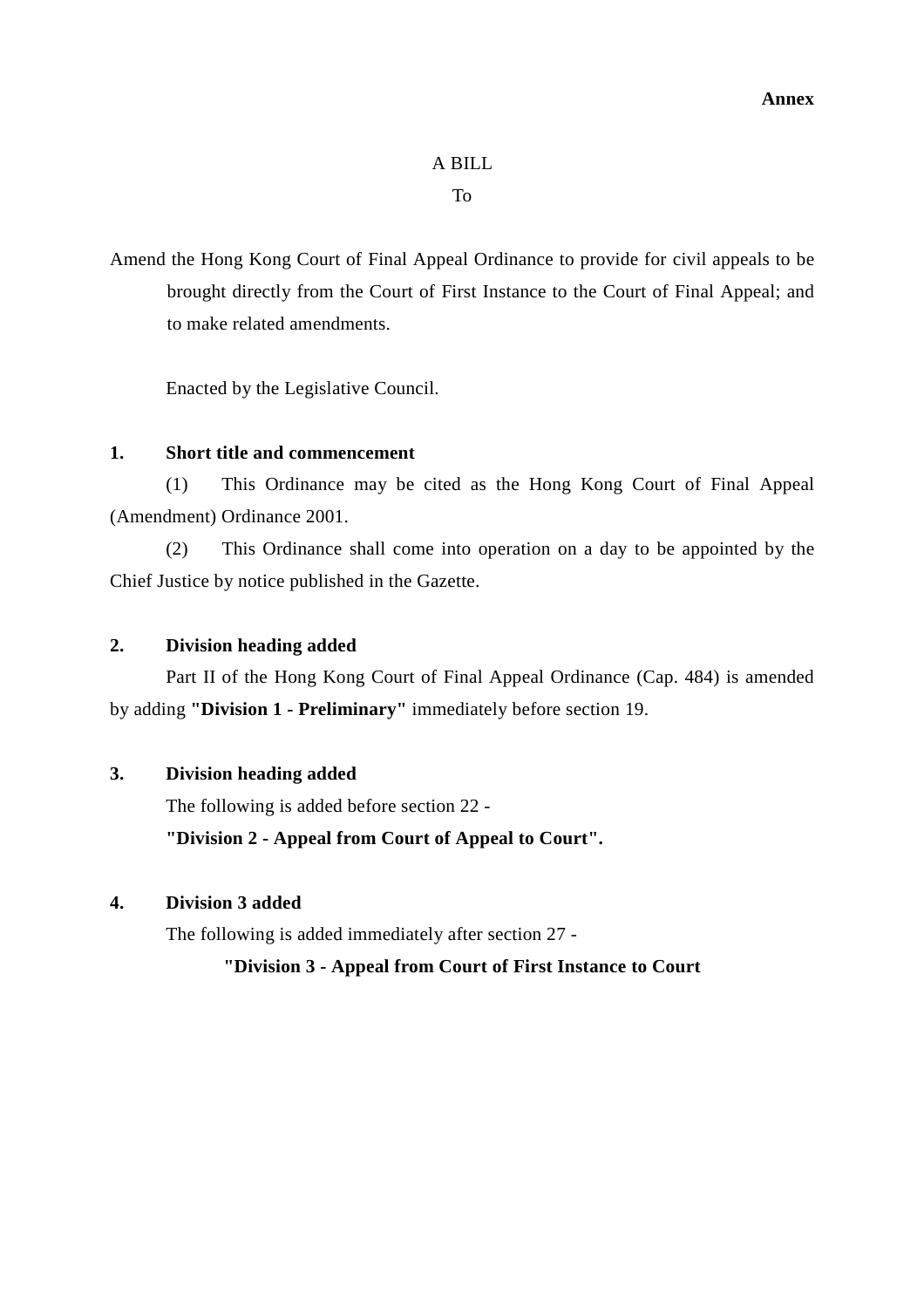#### **27A. Definitions**

In this Division -

"Court of First Instance" (原訟法庭) means the Court of First Instance of the High Court;

"judge" (法官) means a judge of the Court of First Instance, a recorder of the Court of First Instance or a deputy judge of the Court of First Instance.

#### **27B. Civil appeals**

(1) Notwithstanding section 22, an appeal may lie to the Court at the discretion of the Court of First Instance and the Court, from any judgment of the Court of First Instance in any civil cause or matter if the criteria set out in section  $27C(1)(a)$ , (b) and (c) are satisfied.

- (2) No appeal shall be admitted unless
	- (a) a certificate has been issued by the trial judge under section 27C; and
	- (b) leave to appeal has been granted by the Court under section 27D.

#### **27C. Grant of certificate by trial judge**

(1) Where on the application of any of the parties to any proceedings in respect of which an appeal may lie under this Division the judge is satisfied -

> (a) that the relevant conditions are fulfilled in relation to his decision in those proceedings; and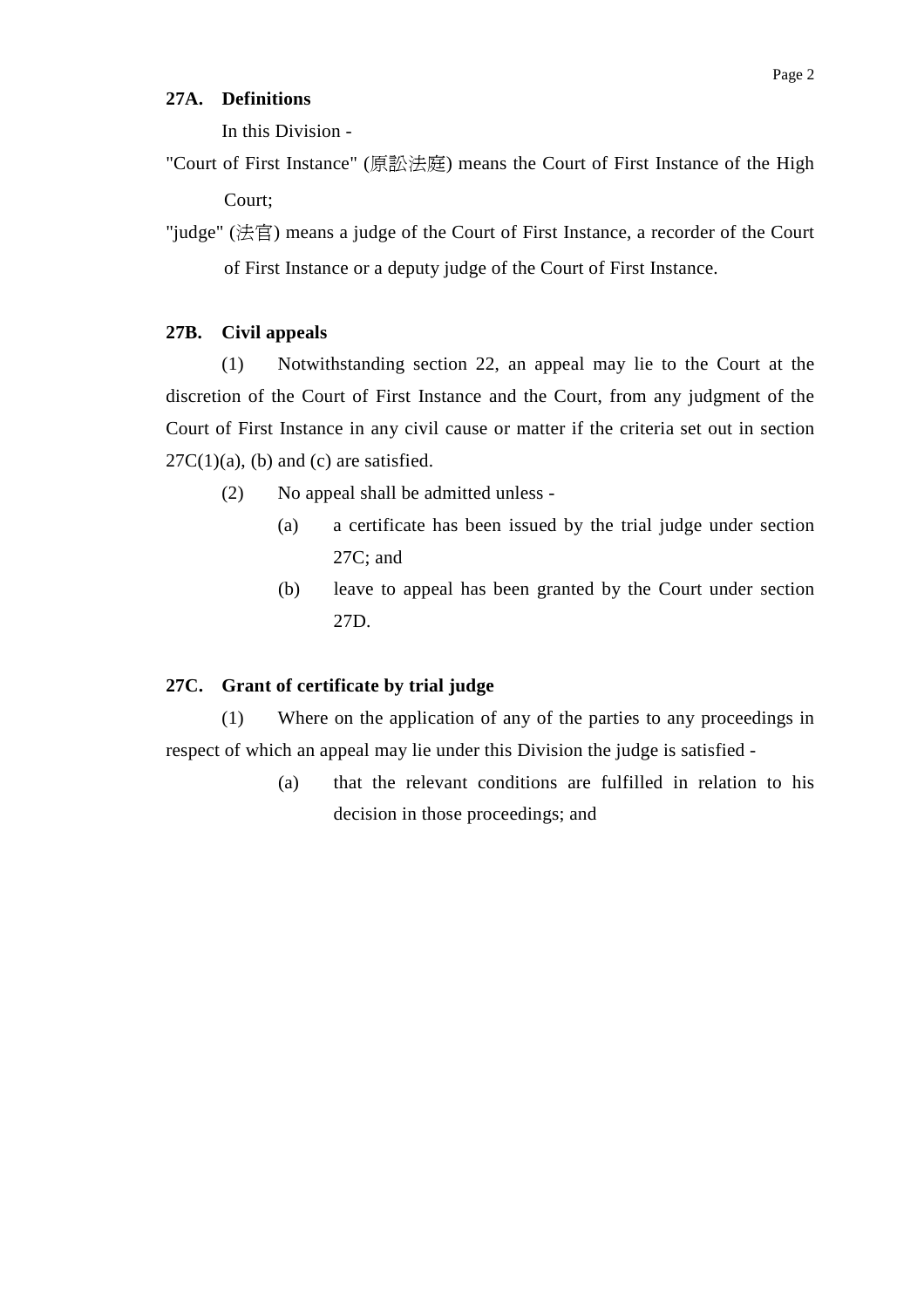- (b) that a sufficient case for an appeal to the Court has been made out to justify an application for leave to bring such an appeal; and
- (c) that all the parties to the proceedings consent to the grant of a certificate under this section,

the judge, subject to the provisions of this Division, may grant a certificate to that effect.

(2) For the purposes of subsection (1)(a), the relevant conditions, in relation to a decision of the judge in any proceedings, are that a point of law of great general or public importance is involved in that decision and that that point of law -

- (a) relates wholly or mainly to the construction of an Ordinance or subsidiary legislation, and has been fully argued in the proceedings and fully considered in the judgment of the judge in the proceedings; or
- (b) is one in respect of which the judge is bound by a decision of the Court of Appeal or the Court in previous proceedings, and was fully considered in the judgments given by the Court of Appeal or the Court (as the case may be) in those previous proceedings.

(3) For the avoidance of doubt, subsection (2)(b) applies to and in relation to a decision that involves a point of law relating wholly or mainly to the construction of the Basic Law as it applies to any other decision.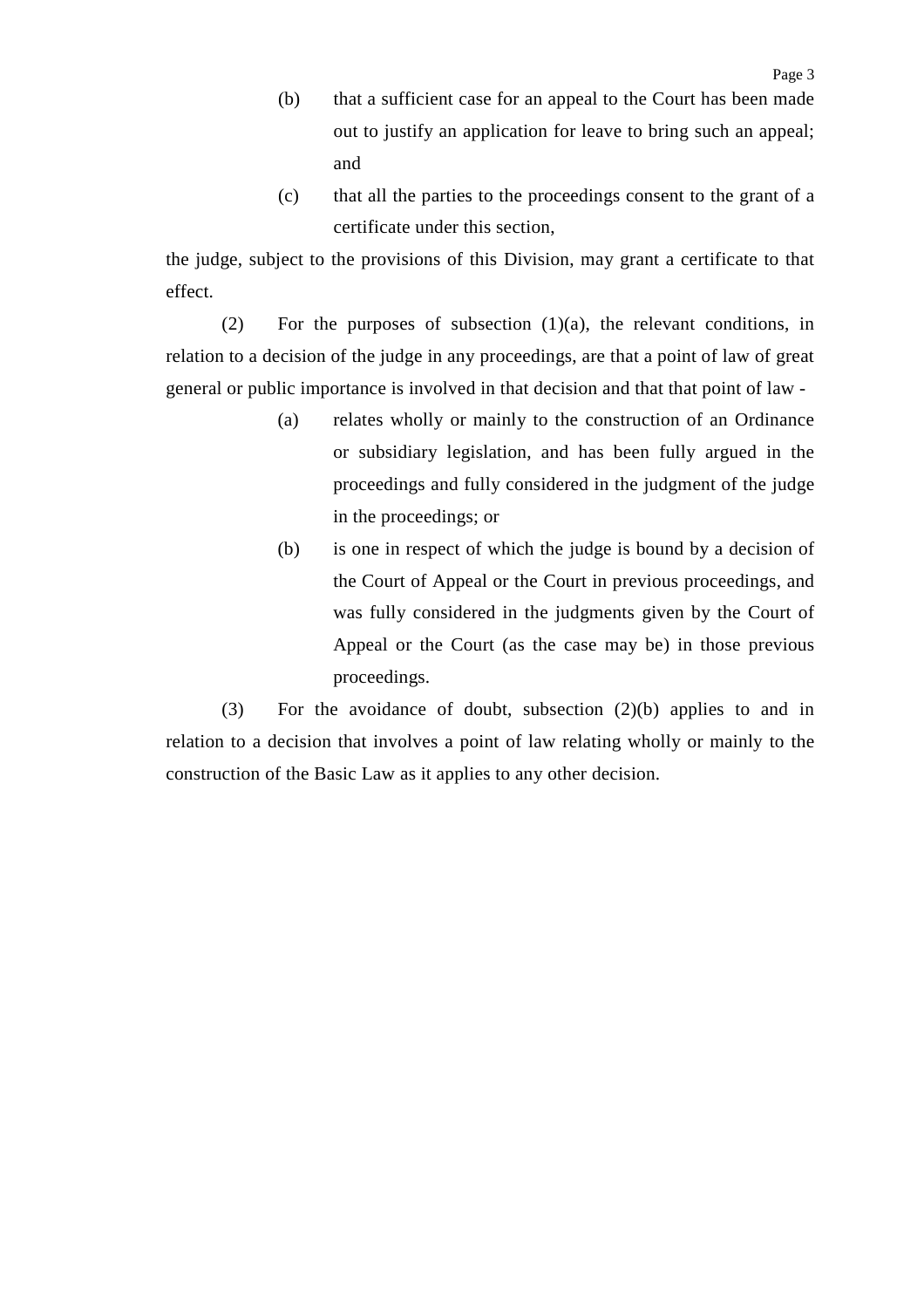(4) An application for a certificate under this section shall be made to the judge immediately after he gives judgment in the proceedings.

(5) Notwithstanding subsection (4), the judge may in any particular case entertain any such application made at any time before the end of the following period -

- (a) 14 days beginning with the date on which the judgment is given; or
- (b) such other period as may be prescribed by rules of court.

(6) No appeal shall lie against the grant or refusal of a certificate under this section.

#### **27D. Leave to appeal**

(1) Where in any proceedings the judge grants a certificate under section 27C, any of the parties to the proceedings may make an application to the Court for leave to appeal by way of a notice of motion at any time within -

- (a) 28 days from the date on which that certificate is granted; or
- (b) such extended time as in any particular case the Court may allow.

(2) Subject to subsection (4), if on an application made under this section it appears to the Court to be expedient to do so, the Court may grant leave for an appeal to be brought directly to the Court; and where leave is granted under this section -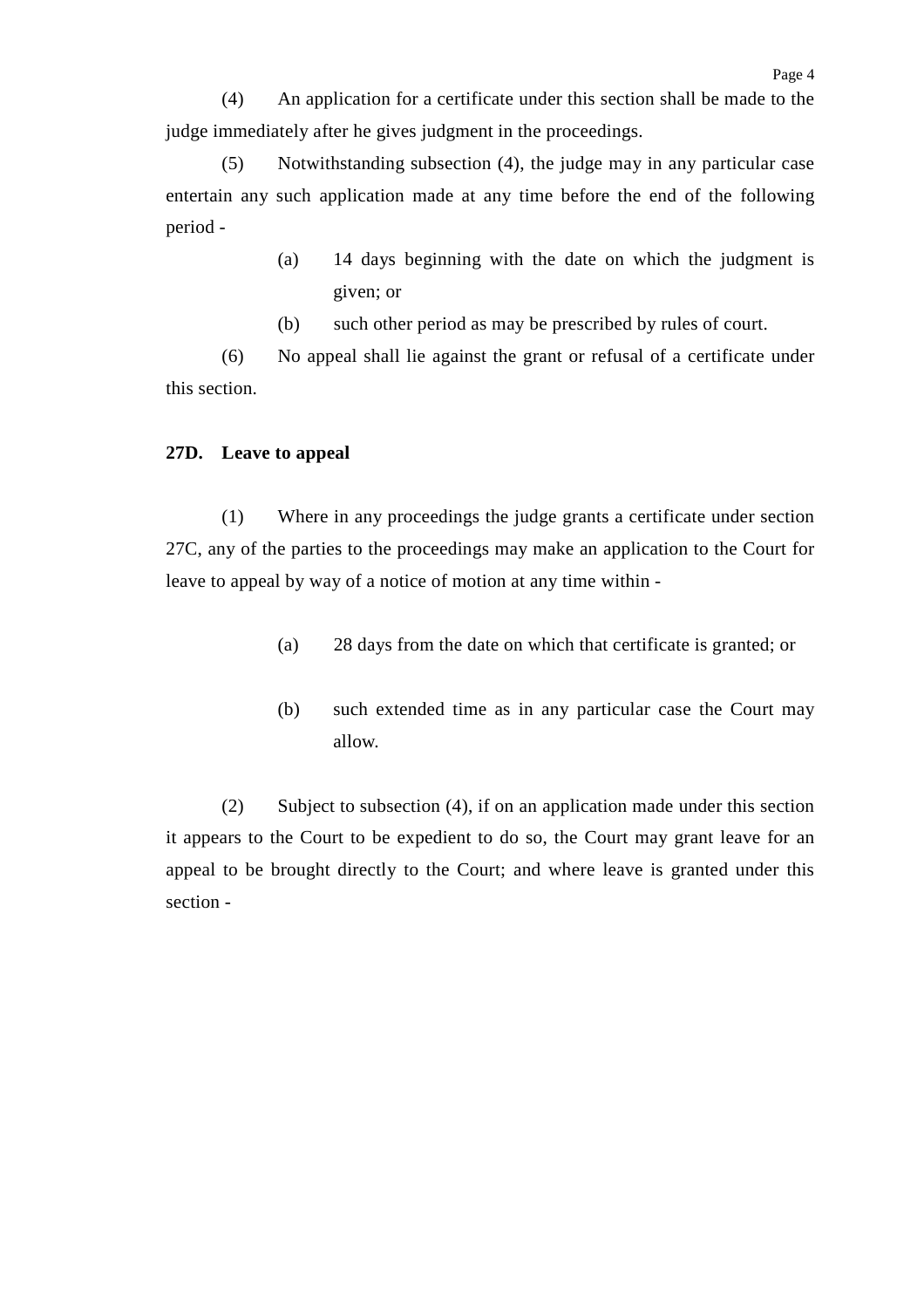- (a) no appeal from the decision of the judge to which the certificate relates shall lie to the Court of Appeal, but
- (b) an appeal shall lie from that decision to the Court.

(3) Applications under this section shall be determined by the Appeal Committee, with or without a hearing.

(4) Without prejudice to subsection (2), no appeal shall lie to the Court of Appeal from a decision of the judge in respect of which a certificate is granted under section 27C until -

- (a) the time within which an application can be made under this section has expired; and
- (b) where such an application is made, that application has been determined.

#### **27E. Leave to appeal subject to conditions**

(1) Leave to appeal granted under section 27D(2) may be granted subject to such conditions as the Court considers necessary.

(2) Section  $25(2)$ , (3), (4) and (6), with the necessary modifications, shall apply in relation to the grant of leave under this section as it applies to the grant of leave under that section.

(3) Section 26 shall apply in relation to a judgment appealed from and grant of leave to appeal under this Division as it applies in relation to a judgment appealed from and grant of leave to appeal under Division 2.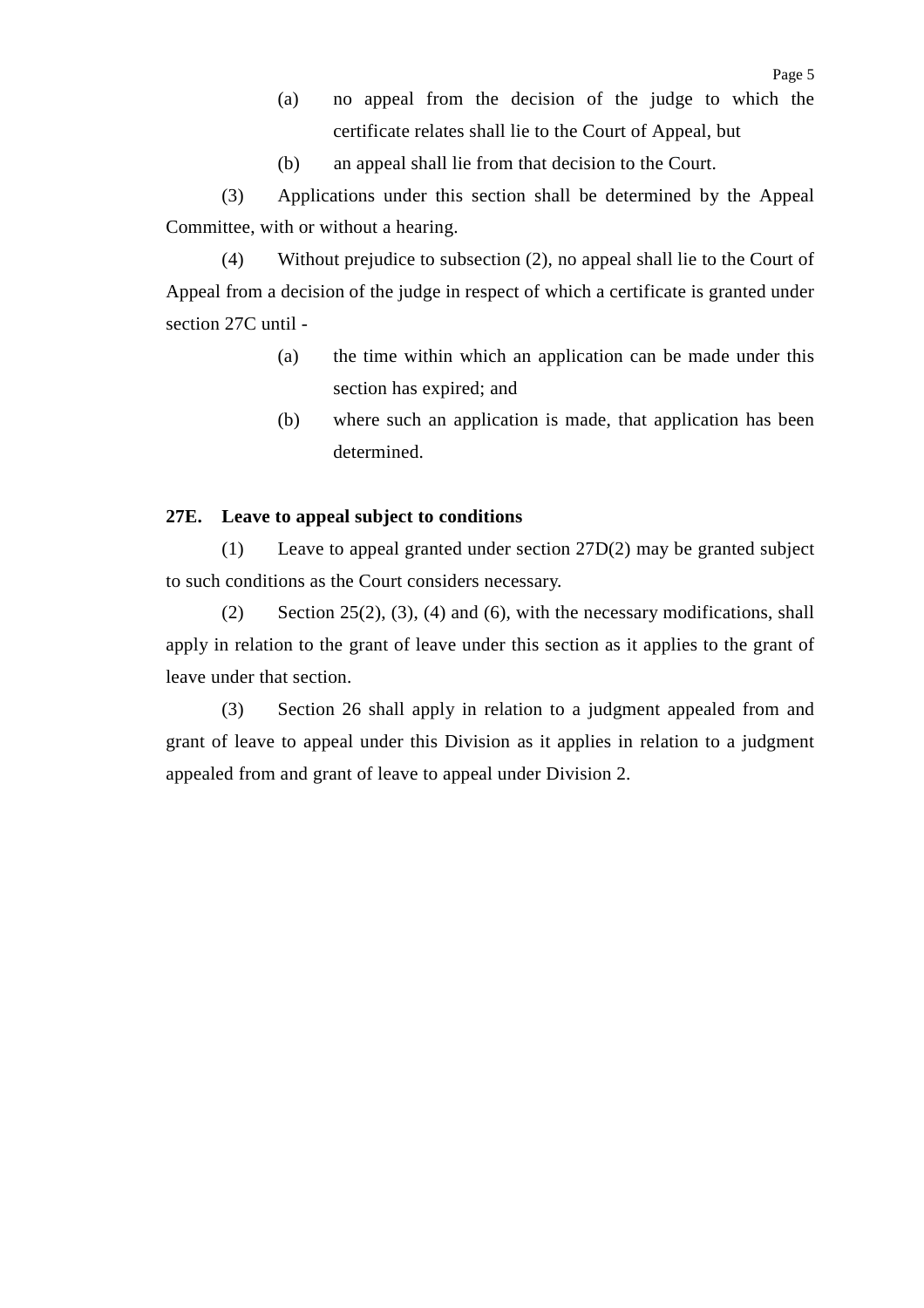(4) Section 27 shall apply in relation to an application for final leave to appeal to the Court under this Division as it applies in relation to an application for final leave to appeal to the Court of Appeal or to the Court under Division 2.

#### **27F. Cases excluded from section 27B(1)**

(1) No appeal shall lie under section 27B(1) in respect of a decision of the judge in any proceedings where by virtue of any enactment, apart from the provisions of this Division, no appeal would lie from that decision to the Court of Appeal, with or without the leave of the judge or of the Court of Appeal.

(2) No appeal shall lie under section 27B(1) in respect of a decision of the judge where by virtue of any enactment, apart from the provisions of this Division, no appeal would (with or without the leave of the Court of Appeal or of the Court) lie from any decision of the Court of Appeal on an appeal from the decision of the judge.

(3) Where by virtue of any enactment, apart from the provisions of this Division, no appeal would lie to the Court of Appeal from the decision of the judge except with the leave of the judge or of the Court of Appeal, no appeal shall lie under section 27B(1) in respect of that decision unless it appears to the judge that apart from the provisions of this Division it would be a proper case for granting such leave.

(4) No appeal shall lie under section 27B(1) where the decision of the judge, or any order made by him in pursuance of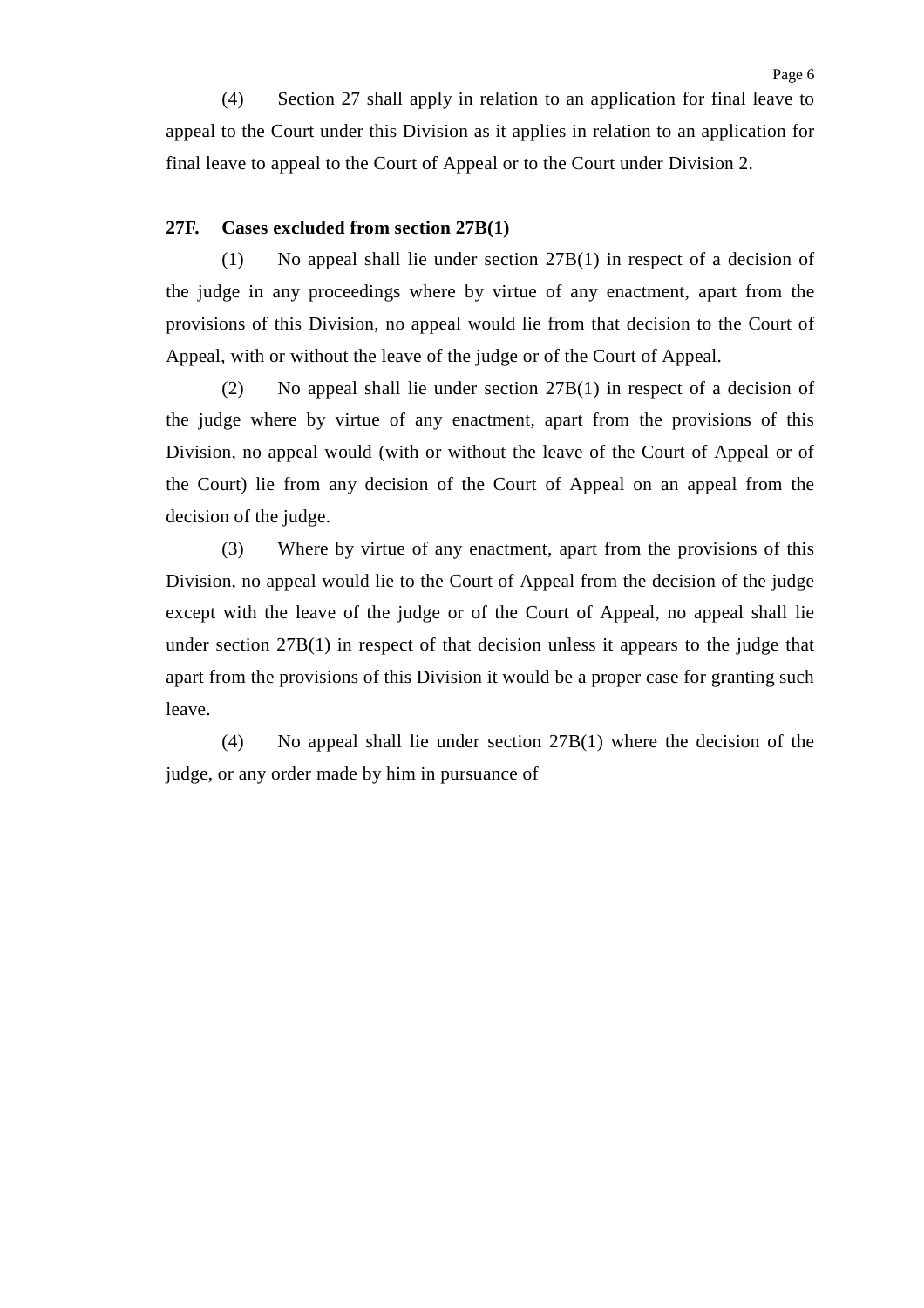that decision, is made in the exercise of jurisdiction to punish for contempt of court.".

#### **5. Transitional**

The amendments made under section 4 of this amending Ordinance do not apply to any judgment of the Court of First Instance given before the commencement of this amending Ordinance.

#### **Consequential Amendments**

#### **High Court Ordinance**

#### **6. Appeal in civil matters**

Section 14(3) of the High Court Ordinance (Cap. 4) is amended by adding -

"(eb) from a decision of the Court of First Instance in respect of which a certificate is granted under section 27C of the Hong Kong Court of Final Appeal Ordinance (Cap. 484) and leave to appeal is granted under section 27D of that Ordinance in any proceedings;".

#### **Hong Kong Court of Final Appeal Rules**

#### **7. Interpretation**

Rule 2(2) of the Hong Kong Court of Final Appeal Rules (Cap. 484 sub. leg.) is amended by adding ", 27D" after "section 24".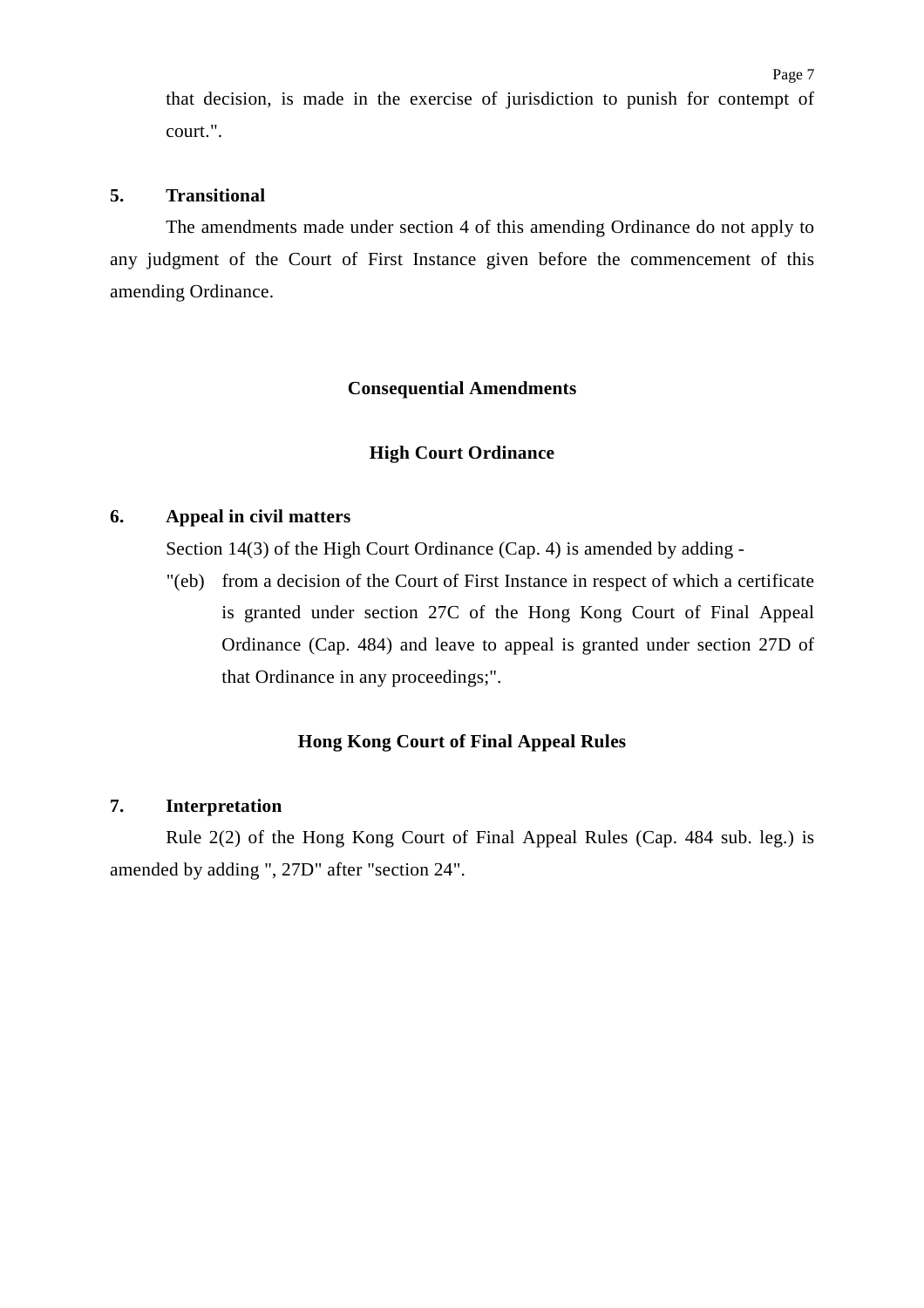# **8. Filing**

#### **Explanatory Memorandum**

This Bill amends the Hong Kong Court of Final Appeal Ordinance (Cap. 484) ("the principal Ordinance") to provide for an appeal mechanism, commonly known as the "leapfrog appeal", whereby civil appeals may be brought directly from the Court of First Instance to the Court of Final Appeal.

- 2. Clauses 2 and 3 divide Part II of the principal Ordinance into 2 Divisions.
- 3. Clause 4 adds new Division 3 to Part II of the principal Ordinance to
	- (a) allow civil appeals to be brought from the Court of First Instance to the Court of Final Appeal at the discretion of the Court of First Instance and the Court of Final Appeal (new section 27B);
	- (b) specify the criteria and conditions for the grant of a certificate by the trial judge before a party to the proceedings may apply to the Court of Final Appeal for leave to appeal (new section 27C);
	- (c) provide for the procedures and time limit regarding applications to the Court of Final Appeal for leave to appeal (new section 27D) and for the imposition of conditions where leave is granted (new section 27E).